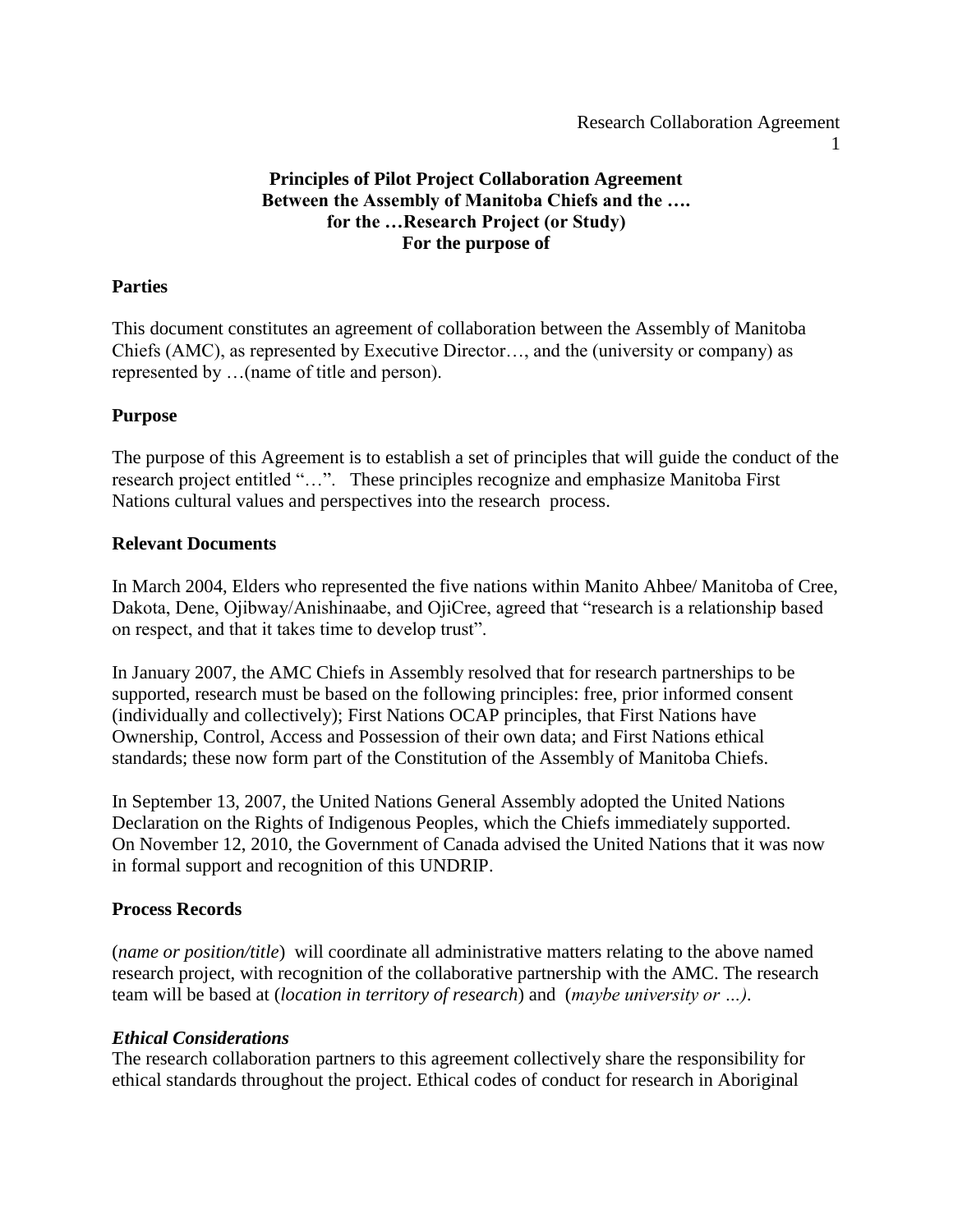communities have been articulated in the federal government's Tri-Council Policy Statement (1996), and in the Canadian Institutes for Health Research Guidelines for Research with Aboriginal Peoples (2008). In addition, each member of the pilot project team has responsibility for raising any ethical concerns and/or issues. Ethical dilemmas are to be resolved on the basis of the research team (or unit) striving for a significant degree of consensus. [*OR you state your own ethical standards*].

# **Duration and Amendments**

This Agreement on Research Collaboration will be in effect throughout the entire research process, from the moment efforts are made to implement the proposal, through the development of the research methodology and questions, data collection, and analysis phases into the dissemination of and publication of the findings, and in the case of blood samples, until all blood is either returned to disposed of in a culturally appropriate manner, according to this agreement. This agreement can be amended upon mutual consent by the *partners to this agreement.*

## **Principles: Ownership, Control, Access, and Possession**

It is recognized that while all members of the pilot project team have the obligation to recognize the cultural-based perspectives of First Nations, and particularly AMC has additional duties to ensure that this research project does not counter First Nations governance and self-government, which includes jurisdiction and control over a full range of processes and institutions, including research and information (Schnarch, 2004). The primary means of fulfilling this obligation is to follow the OCAP principles. This research team acknowledges, supports, and will follow the principles of ownership, control, access, and possession as defined by the *Manitoba First Nations as represented by the AMC Health & Information Committee (HIRC*) (*or your ethical and research review body*) who have agreed to appoint a member to the Research Advisory Committee and to review ongoing progress of this project at its quarterly meetings.

We agree to follow these principles in the manner outlined below:

- \$ **Research Advisory Committee**: Purpose of committee; name of members and organization representing; frequency of meetings; location.
- \$ **Special Responsibility of AMC HIRC (***insert your ethical and research review body***)** : The AMC HIRC will ensure benefits to Manitoba First Nations and adherence to the OCAP principles, and will provide advice and support to the *research team* throughout the project, including providing guidance if the team is having difficulty reaching consensus.
- \$ **Reporting**: The *research team* will report to HIRC at their quarterly meetings, and annually to the AMC Chiefs in Assembly through the AMC Chiefs Task Force on Health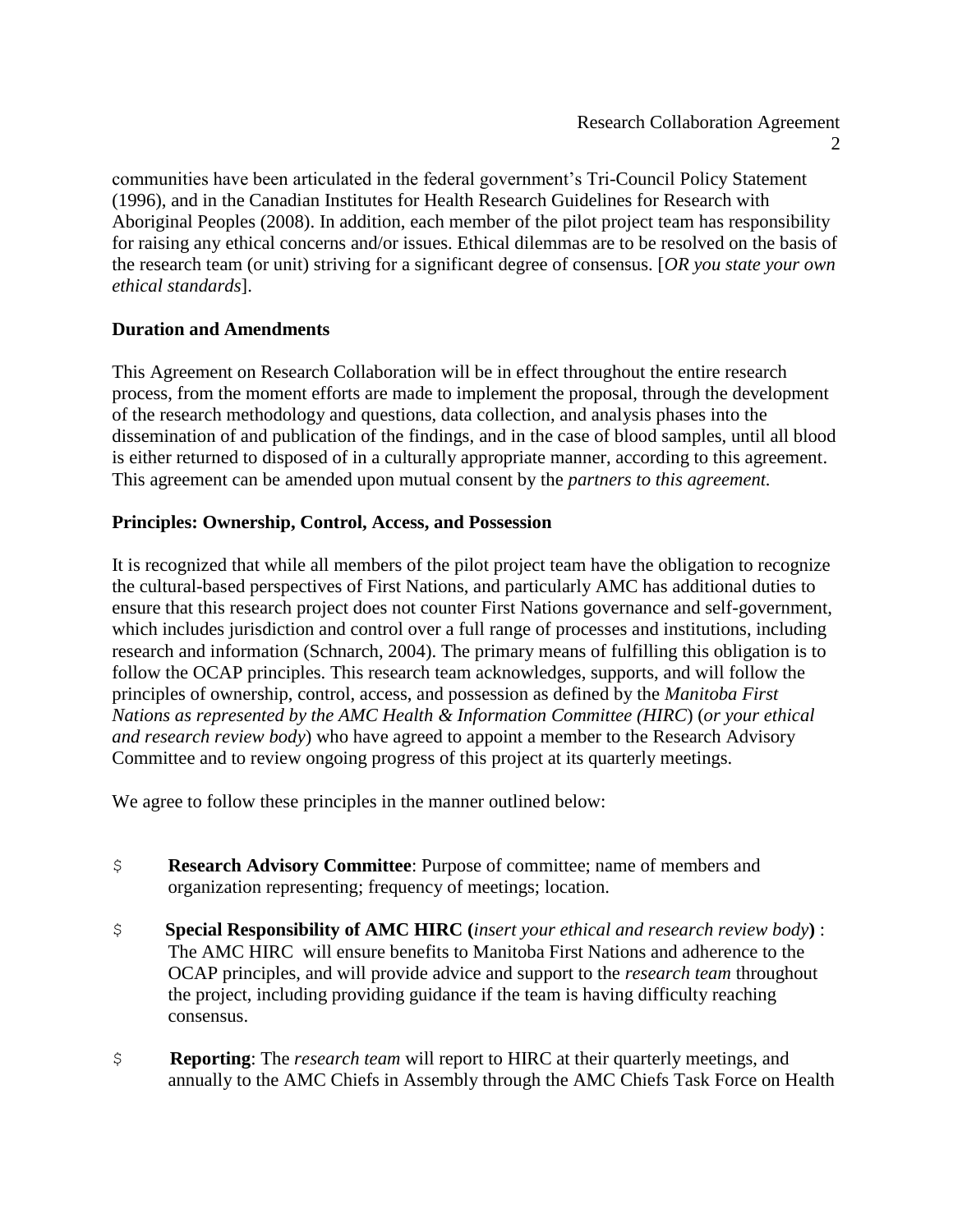during the course of the project.

\$ Members of the *research team* acknowledge and respect the First Nations right to selfdetermination, including the jurisdiction to decide about research and projects in their communities. In doing so, the research process shall be built upon meaningful engagement and mutually respectful interactions between the research team and First Nations communities. In addition, in recognition of the obligatory role the AMC in serving the Manitoba First Nations, the research process shall be built upon meaningful engagement and mutually respectful interactions between the units. Further, the *research team* agrees they will respect the privacy, dignity, culture and rights of First Nations peoples.

In the case of research involving the obtaining of blood samples, special attention must be addressed to this matter, to ensure that (i) blood samples are only used for the express purpose of the stated research project that the individual and the First Nation (or First Nation representative organization, as it is defined) agrees to; (ii) that blood samples are handled in a respectful manner; (iii) that the blood samples are kept for a limited period of time, no longer than 5 years; (iv) that the blood samples are either returned or destroyed in a culturally appropriate many, according to the advice provided by the Elders, to be identified by the First Nation(s) or First Nation organization involved in this research.

- \$ The *research team* will strive to include meaningful and equal participation from First Nations community members. Therefore, the parties will be jointly involved as partners from the development of pilot project operational plan, methodologies and questions, data collection, and analysis phases into the dissemination of and publication of the findings. The AMC and …. agree that a research office and staff operate from the (*name location in territory of the research*).
- \$ The *research team* will strive to demonstrate leadership support by obtaining and attaching resolutions or letters of support from First Nations leadership, when required. Primarily, the task of negotiating evidence of First Nations leadership support resides with the AMC unit.
- \$ The *research team* fully respects the rights of individuals to the confidentiality of their health data, the rights of First Nations to control over their community information and traditional knowledge; and the rights of contributors to their intellectual property rights, which shall not supersede the rights of First Nations.
- \$ The *research team* will collectively make decisions on research questions, in data collection, interpreting results, in drafting reports, and in dissemination of findings.
- \$ The research questions will seek to address the purposes of the research study and will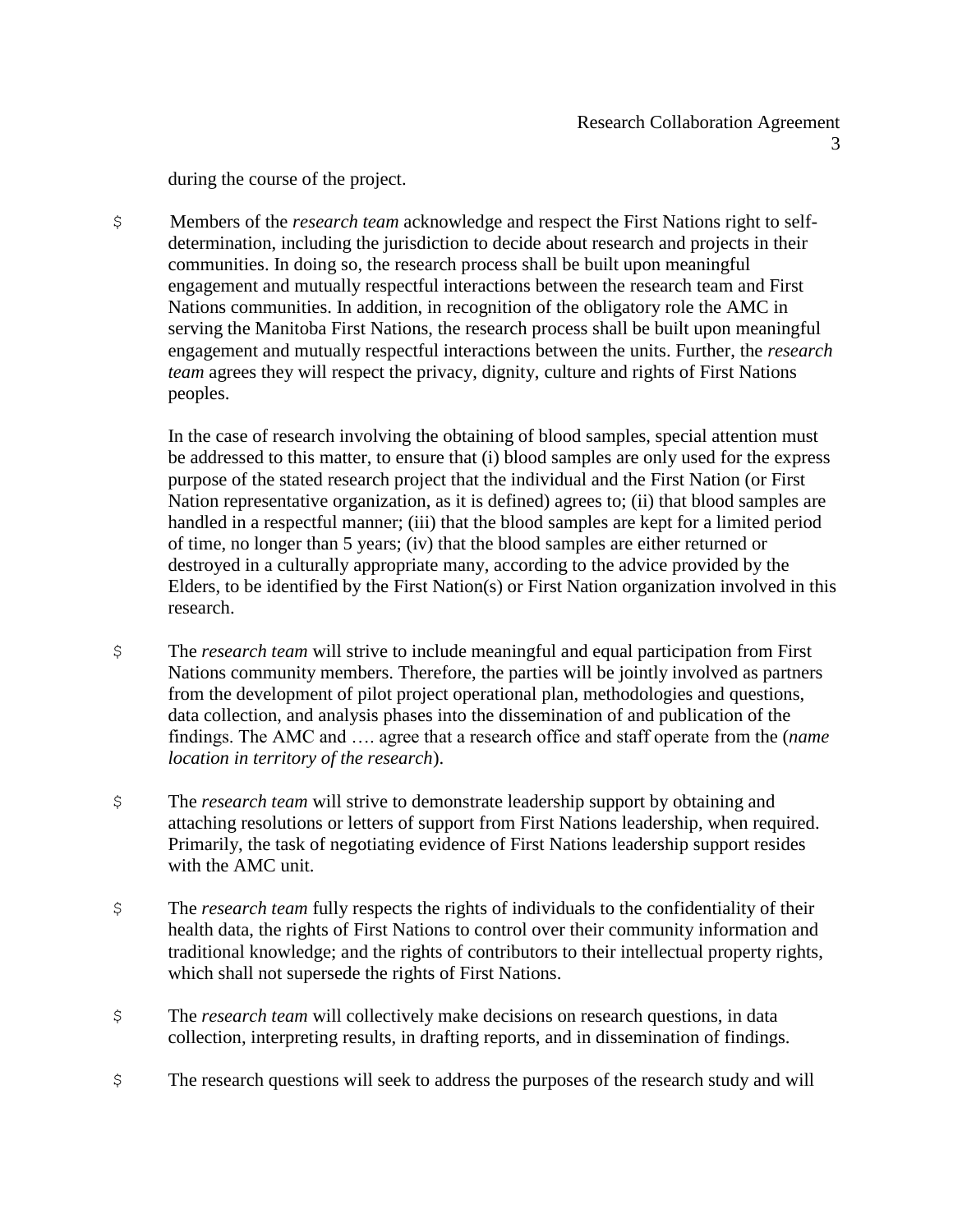4

work to ensure that the pilot project is relevant and beneficial to First Nations communities.

- \$ In dissemination strategies to First Nations communities, the research team agrees that the language and manner of sharing will be appropriate to Manitoba First Nations. All material disseminated to the First Nations communities must be jointly developed by (*name of partner*) and AMC.
- \$ The purpose of the *research study* and its benefits and risks will be explained clearly in a language that is appropriate to the people receiving the information. Any time such explanations are to be undertaken, a member of the AMC unit or a delegate identified by the AMC unit is to be present.
- \$ The *Research team* agrees they will not sensationalize problems in First Nations communities, but will strive to present a balanced portrait that also focuses equal attention on the more positive aspects. As such, the *research team* understands that they will collaboratively prepare draft findings prior to submission for publication or presentation. Any draft findings for publication or presentation must receive commentary from the AMC unit, even if it is only a note that it has been reviewed. The draft findings will be reviewed in a timely manner and any questions regarding the draft findings from team members posed to other team members must be answered in a timely manner with due consideration for the tight time frame within this project is undertaken.
- \$ Given that all members of the *research team* will be provided the opportunity to review and comment on findings prior to publication or presentation, any one member of the research team may not, particularly once initial dissemination occurred, further analyze, publish or present findings resulting from the above mentioned research study unless the entire team reaches a consensus.
- \$ The *Research team* is responsible for maintaining the integrity of all data collected, such as storing participant consent forms, storing raw data, destroying data, and identifying who will destroy the data. Determination of how the integrity of the data will be maintained will be made by consensus. Any changes to how the data is maintained must be reached by consensus. If no consensus can be reached, then the data must be maintained at a site identified or acceptable to the AMC and (*name of partner*), upon recommendation by the Research Advisory Committee.
- \$ Once the privacy and confidentiality of participants has been demonstrated, data sets in the form of the appropriate computer files may be shared with all members of the research team. In cases of disagreement over transfer of data sets, the AMC and (*partner*) will strive to achieve a significant degree of consensus.
- \$ The *Research team* agrees to provide meaningful and appropriate capacity-building, as indicated by including First Nations project staff and the First Nations community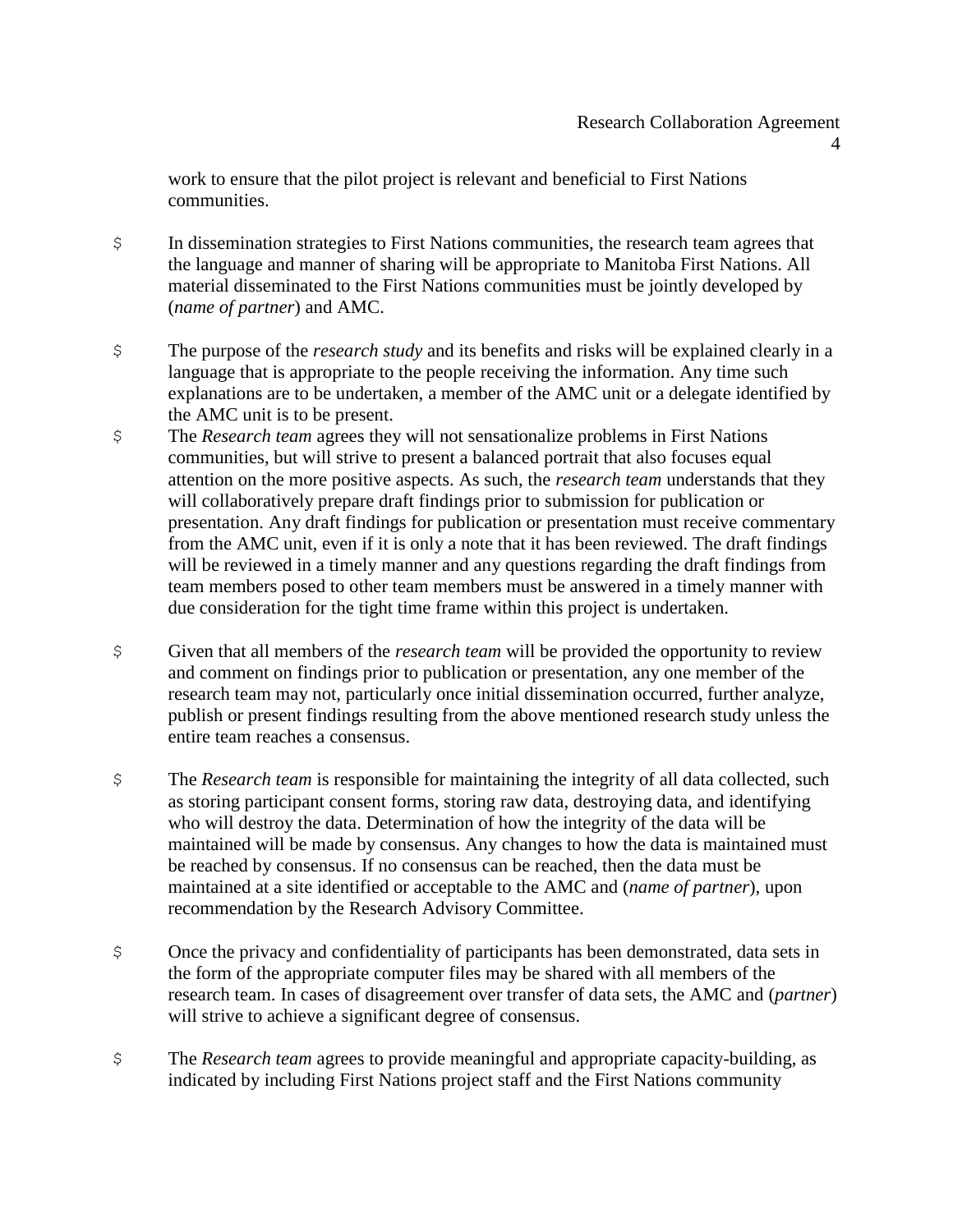participation in an Advisory/Oversight Committee and throughout the project.

- \$ The *Research team* agrees that First Nations communities have the right to follow cultural codes of conduct and community protocols. In situations where First Nation community members are in disagreement, the pilot project team will strive to resolve conflict towards achieving a significant degree of consensus.
- \$ The *Research team* agrees that it may be necessary to seek advice and support from the AMC HIRC, or First Nation Elders and other leadership, including in situations where difficulties arise in obtaining consensus. Recognition of who is considered an Elder is to be made by the AMC, who are or would be informed by First Nations communities and citizens.

# **Authorship**

Criteria outlined by Huth (1986) will be used as guidelines for authorship of publication based upon the findings of the research. The criteria recommend that all authors must (i) make a substantial contribution to the conception, design, analysis, and/or interpretation of data; (2) be involved in writing and revising the manuscript for intellectual content; and (3) approve the final draft and be able to defend the published work. Those who have made other contributions to the work (e.g. data collection without interpretation, etc.), or only parts of the above criteria should be credited in the acknowledgements, but not receive authorship. Further,

- \$ All members of the research team will be provided the opportunity to review and comment on findings prior to publication or presentation.
- \$ The explicit permission of an individual, unit, or organization must be sought prior to acknowledging their contribution in a paper or presentation.
- \$ A research team member or a partner may chose to include a disclaimer if they do not agree with the content or views presented in a publication or presentation. In the case of a presentation, the disclaimer must be incorporated in the presentations in a manner which gives it the possibility of noticeable attention by those attending the presentation. The manner which the disclaimer is to be included must be approved by those providing the disclaimer.

Signed this  $\_\_\_\_\$  day of  $\_\_\_\_\_\$ , 200 $\_\$ :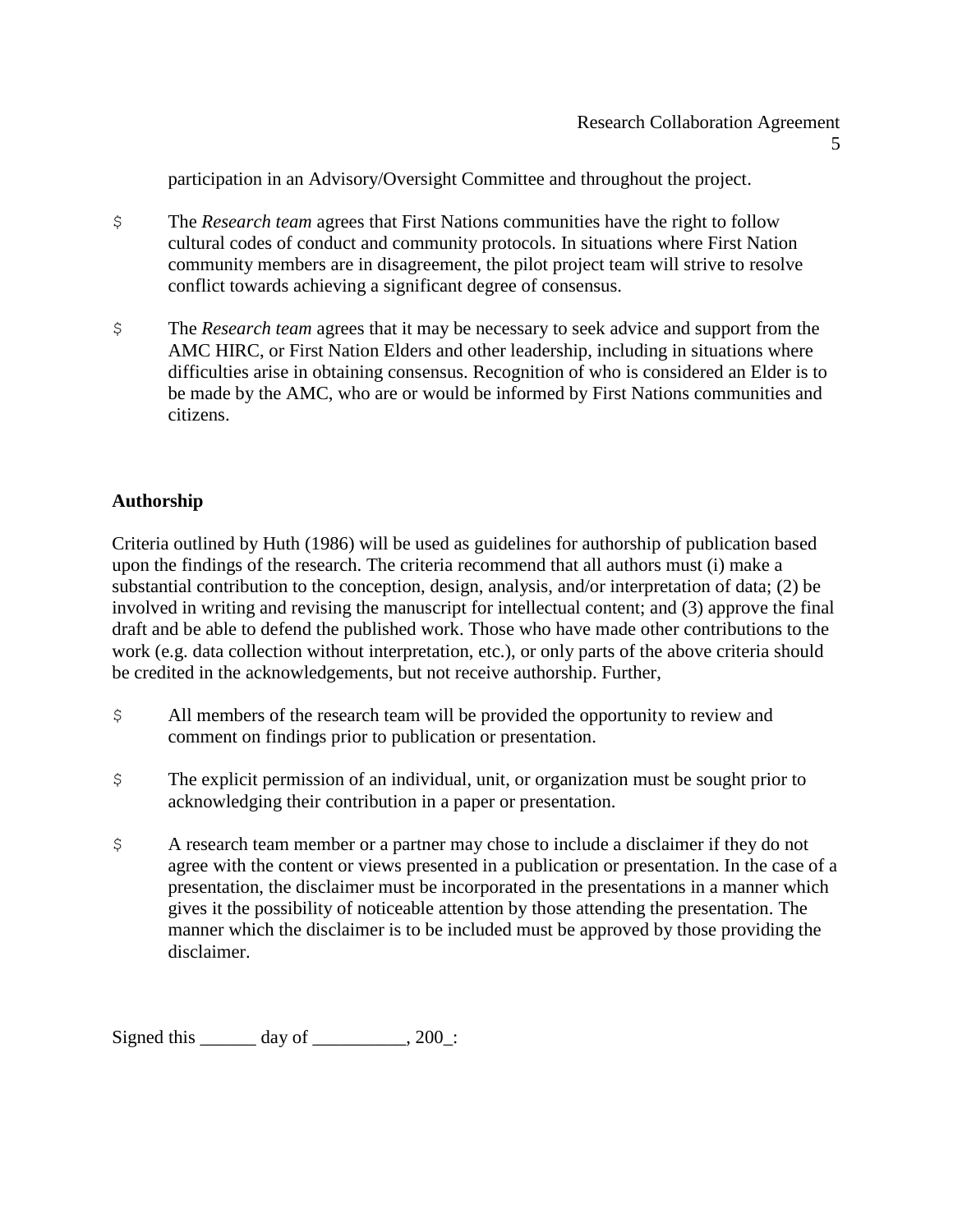**Research Collaboration Agreement**  $\sqrt{6}$ 

Name of Head & PTO or FN

Name of Research Partner & Institution

Witness